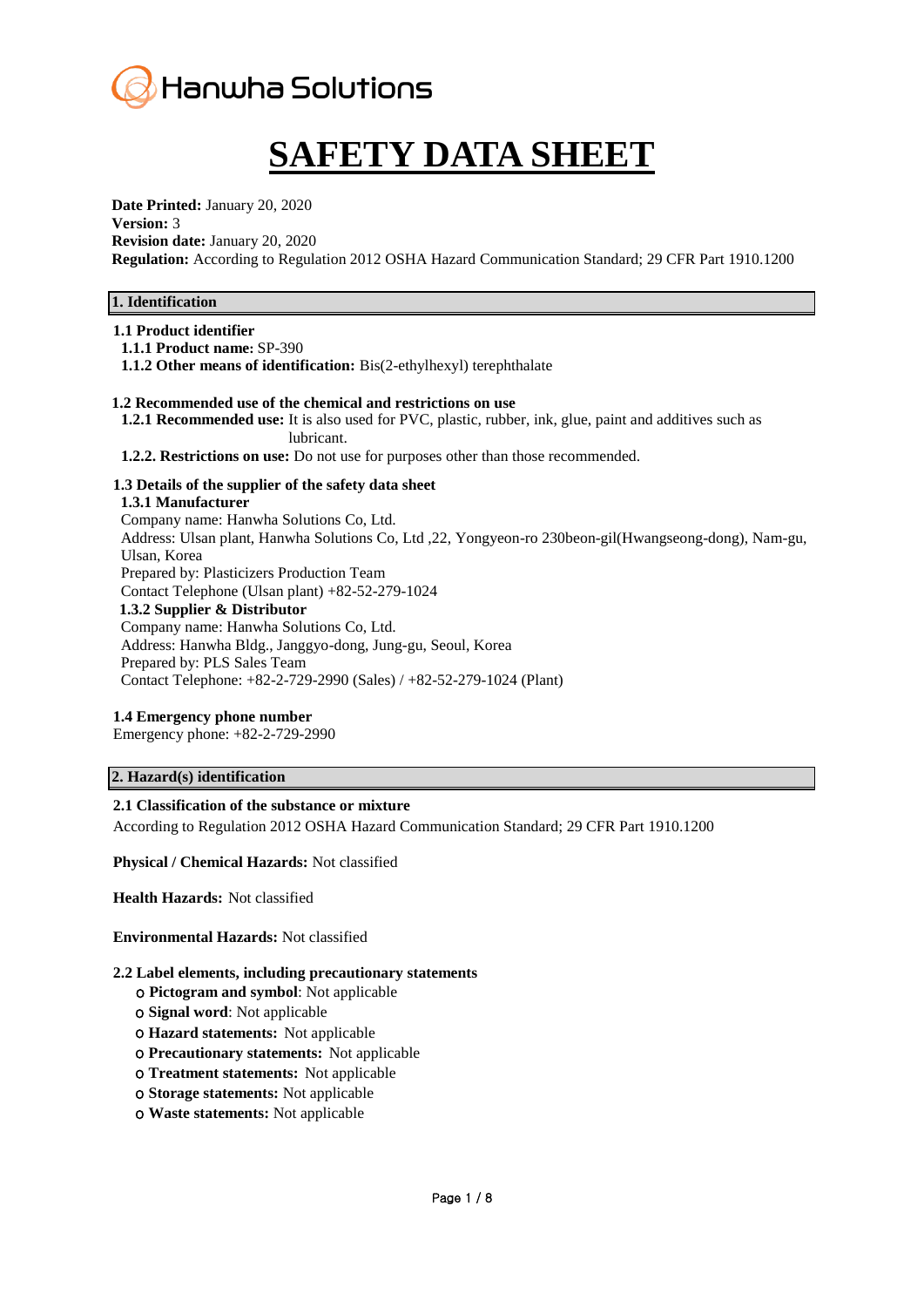

## **2.3 Other hazard information not included in hazard classification (NFPA)**



## **3. Composition/information on ingredients**

| Component             | Common name and synonyms        | CAS No.   | Conc. $/$ % |
|-----------------------|---------------------------------|-----------|-------------|
| Dioctyl terephthalate | Bis(2-ethylhexyl) terephthalate | 6422-86-2 | 100         |

## **4. First aid measures**

# **4.1 Description of first aid measures**

#### **Eye contact**

- In case of contact with substance, immediately flush eyes with running water at least 20 minutes.

## **Skin contact**

- In case of contact with substance, immediately flush skin with running water at least 20 minutes.
- Remove and isolate contaminated clothing and shoes.
- Wash contaminated clothing and shoes before reuse.
- Get immediate medical advice/attention.

## **Inhalation**

- Specific medical treatment is urgent.
- Move victim to fresh air.
- Give artificial respiration if victim is not breathing.
- Administer oxygen if breathing is difficult.

## **Ingestion**

- Do not let him/her eat anything, if unconscious.
- Get immediate medical advice/attention.

## **Indication of immediate medical attention and notes for physician**

- Ensure that medical personnel are aware of the material(s) involved and take precautions to protect themselves.

## **5. Fire-fighting measures**

## **5.1 Suitable (and unsuitable) Extinguishing media**

- **-** Suitable extinguishing media: Dry sand, Dry chmical powder, alcohol-resistant foam, water spray, CO2, regular foam, carbon oxides(CO, CO2)
- **-** Unsuitable extinguishing media: High pressure water streams

## **5.2 Specific hazards arising from the chemical**

- Thermal decomposition products: Irritating, corrosive or toxic gases
- May be ignited by heat, sparks or flames.
- Containers may explode when heated.
- Some of these materials may burn, but none ignite readily.
- If inhaled, may be harmful.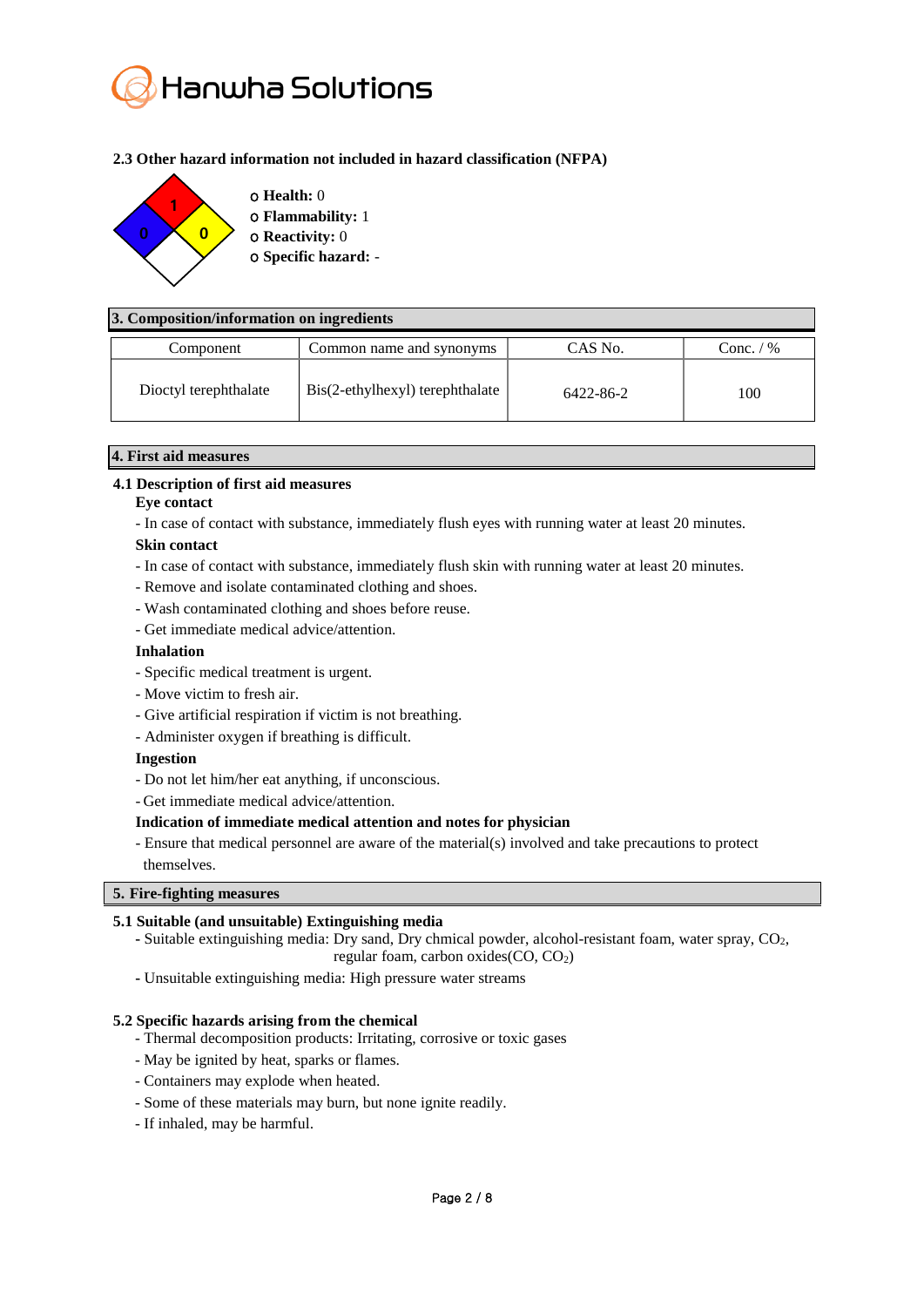

## **5.3 Special protective equipment and precautions for fire-fighters**

- Wear full protective firefighting gear including self-contained breathing apparatus (SCBA) for protection against possible exposure.
- The fire suppression is not fully protectable from the hazard.
- Dike fire-control water for later disposal; do not scatter the material.
- Move containers from fire area if you can do it without risk.
- Fire involving Tanks; Cool containers with flooding quantities of water until well after fire is out.
- Fire involving Tanks; Withdraw immediately in case of rising sound from venting safety devices or discoloration of tank.
- Fire involving Tanks; Always stay away from tanks engulfed in fire.

## **6. Accidental release measures**

#### **6.1 Personal precautions, protective equipment and emergency procedures**

- Eliminate all ignition sources.
- Stop leak if you can do it without risk.
- Ventilate the area.
- Do not touch or walk through spilled material.
- Prevent dust cloud.

## **6.2 Environmental precautions and protective procedures**

- Prevent entry into waterways, sewers, basements or confined areas.

#### **6.3 The methods of purification and removal**

- Small Spill; Take up with sand or other non-combustible absorbent material and place into containers for later disposal.
- Prevent dust cloud.
- With clean shovel place material into clean, dry container and cover loosely; move containers from spill area.

# **7. Handling and storage**

## **7.1 Precautions for safe handling**

- Wash thoroughly after handling.
- Please work with reference to engineering controls and personal protective equipment.
- Be careful to high temperature.

#### **7.2 Conditions for safe storage, including any incompatibilities**

- Keep container tightly closed.
- Keep in a dry, cool place.
- Away from open flame and oxidizing agents.
- Protect from heat and direct sunlight.
- Never cut, drill, weld or grind on or near this container.

#### **8. Exposure controls/personal protection**

## **8.1 Occupational Exposure limits**

- ο **Korea regulation:** Not applicable
- ο **ACGIH**: Not applicable
- ο **Biological exposure index**: Not applicable
- ο **OSHA**: Not applicable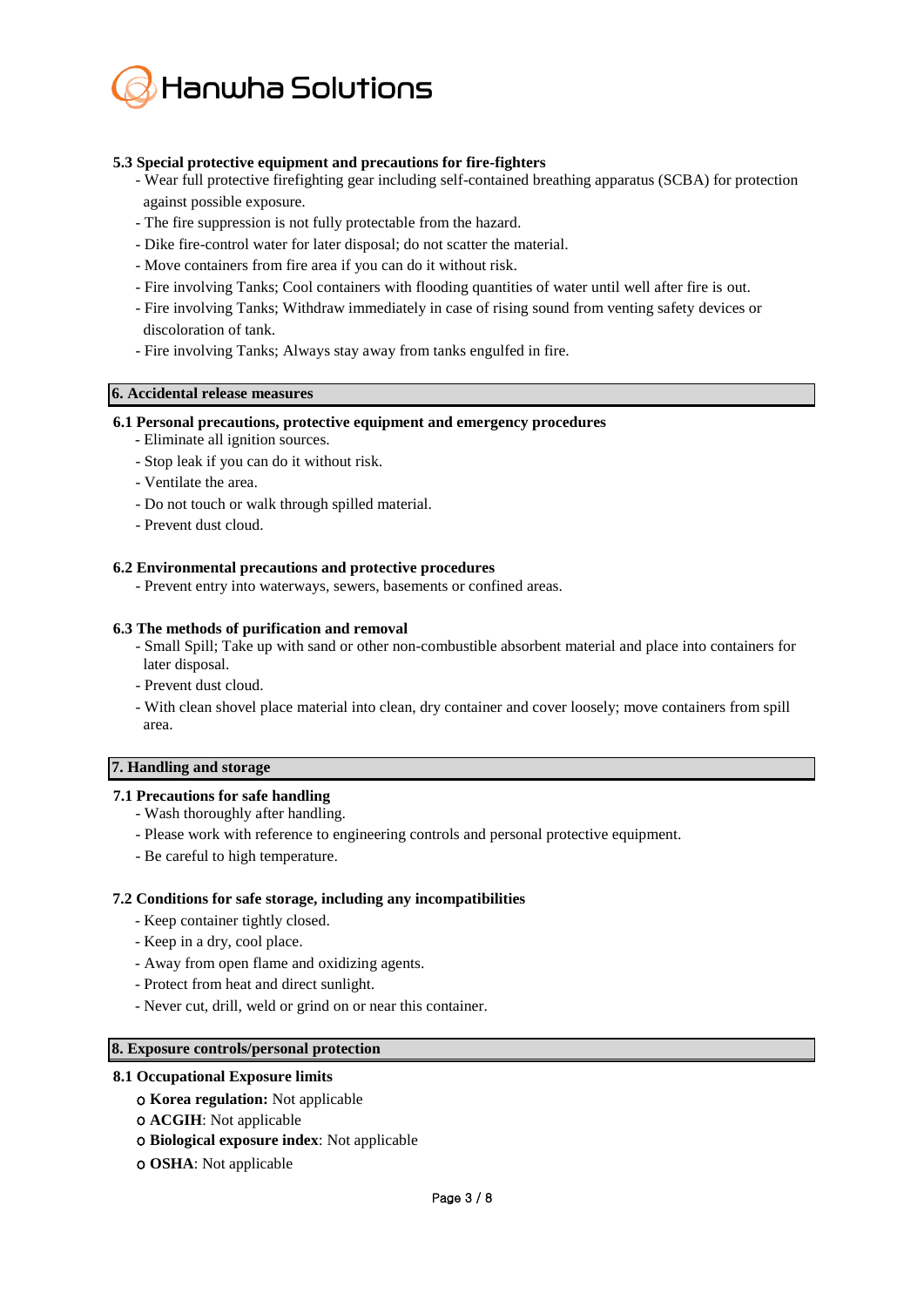

- ο **NIOSH**: Not applicable
- ο **Biological exposure index:** Not applicable
- ο **EU regulation**: Not applicable

#### **8.2 Exposure controls**

#### **Appropriate engineering controls:**

- Use process enclosures, local exhaust ventilation, or other engineering controls to control airborne levels below recommended exposure limits.

## **Individual protection measures, such as personal protective equipment Respiratory protection**

- Wear NIOSH approved full or half face piece (with goggles) respiratory protective equipment when necessary.
- If risk of overexposure exists, wear an approved respirator.

#### **Eye protection**

- Wear enclosed safety goggles to protect from gaseous state organic material causing eye irritation or other disorder.
- An eye wash unit and safety shower station should be available nearby work place.

#### **Hand protection**

- Wear appropriate protective gloves (rubber glove (exclude PVC)) by considering physical and chemical properties of chemicals.

#### **Body protection**

- Wear appropriate protective clothing (rubber clothing (exclude PVC)) by considering physical and chemical properties of chemicals.

#### **9. Physical and chemical properties**

#### **9.1 Information on basic physical and chemical properties**

| Appearance                                           |                                         |
|------------------------------------------------------|-----------------------------------------|
| <b>Description:</b>                                  | Liquid                                  |
| Color:                                               | Colorless                               |
| Odor:                                                | Mild                                    |
| <b>Odor threshold:</b>                               | Not available                           |
| pH:                                                  | $6 - 7$                                 |
| Melting point/freezing point:                        | $<$ -48 ℃                               |
| Initial boiling point and boiling range:             | 400 °C                                  |
| <b>Flash point:</b>                                  | 222 $\degree$ (Cleveland open cup)      |
| <b>Evaporation rate:</b>                             | Not available                           |
| <b>Flammability (solid, gas):</b>                    | Not applicable                          |
| <b>Upper/lower flammability or explosive limits:</b> | Not applicable                          |
| Vapor pressure:                                      | 2.14X10-5 mmHg $(25 °C)$                |
| Vapor density:                                       | $13.5(air = 1)$                         |
| <b>Solubility:</b>                                   | $0.0004$ mg/l $(25^{\circ}C)$           |
| Solubility in organic solvents:                      | Not available                           |
| <b>Specific gravity:</b>                             | 0.98 g/cm <sup>3</sup> (20 °C)          |
| <b>Partition coefficient: n-octanol/water:</b>       | Log Kow=8.39                            |
| Auto ignition temperature:                           | 387 °C (98 kPa)                         |
| <b>Decomposition temperature:</b>                    | Not available                           |
| Viscosity:                                           | 65.8 mPa-s (dynamic) at 25 $^{\circ}$ C |
| Molecular weight:                                    | 390.557                                 |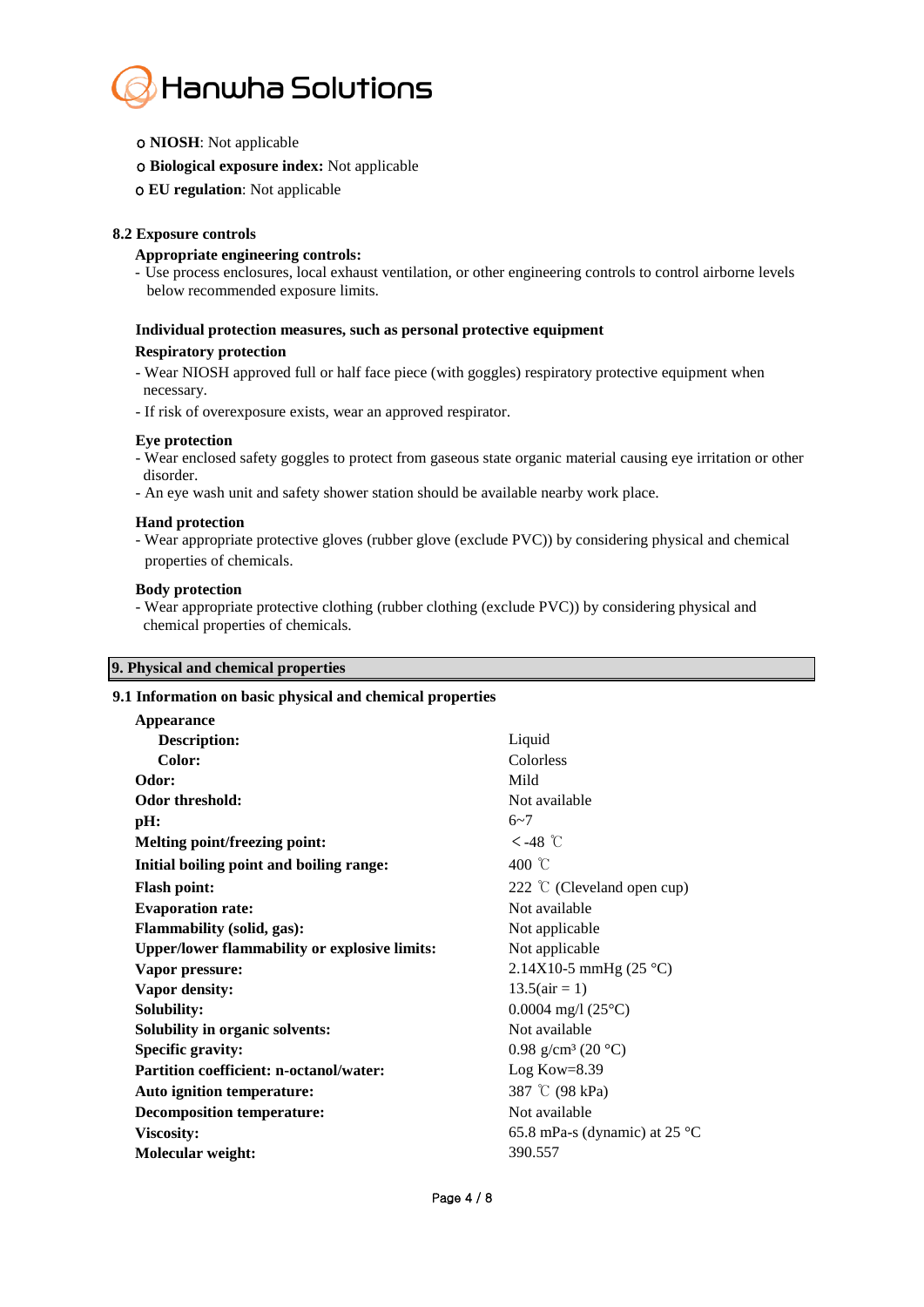

"NOTE: The physical data presented above are typical values and should not be construed as a specification"

## **10. Stability and reactivity**

#### **10.1 Reactivity/Chemical stability/Possibility of hazardous reactions:**

- Stable at normal temperature and pressure.
- Fire may produce irritating and/or toxic gases.
- If inhaled, may be harmful.

#### **10.2 Conditions to avoid:**

- Heat, sparks or flames, other sources of ignition

#### **10.3 Incompatible materials:**

- Combustibles, Oxidizing solids, oxidizing liquid, oxidizing materials

#### **10.4 Hazardous decomposition products:**

- Irritating and/or toxic gases, carbon oxides(CO, CO2)

| 11. Toxicological information               |                                                                                                                                                                                                                                                                                                                                                                          |  |  |
|---------------------------------------------|--------------------------------------------------------------------------------------------------------------------------------------------------------------------------------------------------------------------------------------------------------------------------------------------------------------------------------------------------------------------------|--|--|
| <b>Information on toxicological effects</b> |                                                                                                                                                                                                                                                                                                                                                                          |  |  |
| (a) Acute toxicity                          |                                                                                                                                                                                                                                                                                                                                                                          |  |  |
| Oral                                        | Not classified                                                                                                                                                                                                                                                                                                                                                           |  |  |
|                                             | Rat, $LD_{50}$ > 5,000 mg/kg (TSCA FHSA Regulations, GLP)                                                                                                                                                                                                                                                                                                                |  |  |
| Dermal                                      | Not classified                                                                                                                                                                                                                                                                                                                                                           |  |  |
|                                             | Guinea pig, $LD_{50} = 19,670$ mg/kg                                                                                                                                                                                                                                                                                                                                     |  |  |
| Inhalation                                  | Not available                                                                                                                                                                                                                                                                                                                                                            |  |  |
| (b) Skin Corrosion/<br><b>Irritation</b>    | Not classified                                                                                                                                                                                                                                                                                                                                                           |  |  |
|                                             | - In a skin irritation/corrosion study, skin irritation was not observed. (erythema<br>score=0, edema score=0) (OECD TG 404, GLP)                                                                                                                                                                                                                                        |  |  |
| (c) Serious Eye<br>Damage/Irritation        | Not classified                                                                                                                                                                                                                                                                                                                                                           |  |  |
|                                             | In an acute ocular irritation study, DOTP may cause slight transient ocular irritation.<br>The effects were fully reversible within 72hours. (OECD TG 405, GLP)                                                                                                                                                                                                          |  |  |
| (d) Respiratory<br>sensitization            | Not available                                                                                                                                                                                                                                                                                                                                                            |  |  |
| (e) Skin Sensitization                      | Not classified                                                                                                                                                                                                                                                                                                                                                           |  |  |
|                                             | In a dermal sensitization study, DOTP was found to be non-irritating. Only slight<br>erythema was observed for one to seven subjects at any given time during the<br>induction phase of the study and for only one subject during the challenge phase of the<br>study. DOTP did not elicit contact dermal sensitization in any individual completing<br>the study. (GLP) |  |  |
| (f) Carcinogenicity                         | Not classified                                                                                                                                                                                                                                                                                                                                                           |  |  |
|                                             | IARC, NTP, OSHA, ACGIH, EU CLP: Not listed                                                                                                                                                                                                                                                                                                                               |  |  |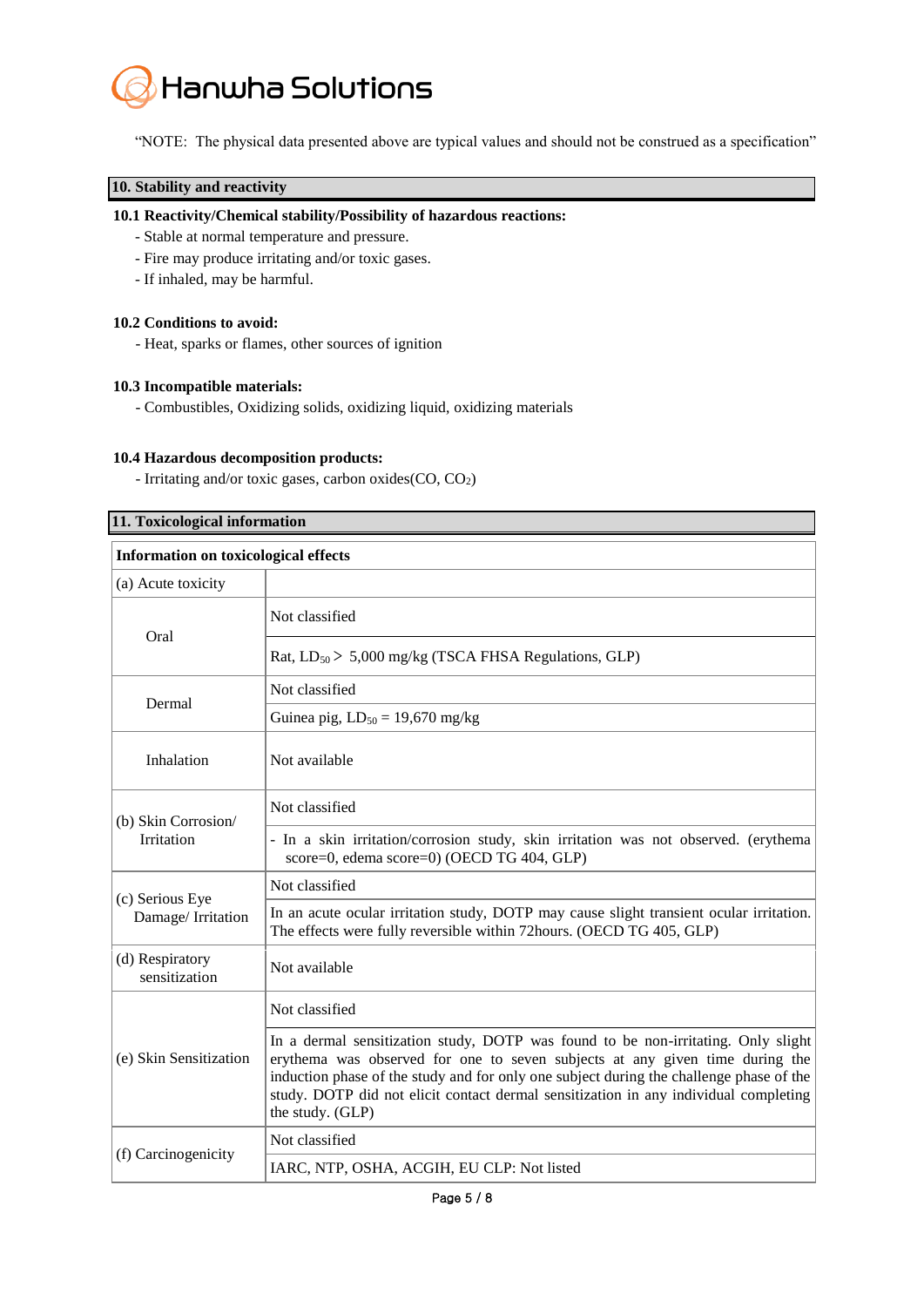

| (g) Mutagenicity                                           | Not classified                                                                                                                                                                                                                                                                                                                                                                                                                                                                                                                                                                                                                                                                                                 |
|------------------------------------------------------------|----------------------------------------------------------------------------------------------------------------------------------------------------------------------------------------------------------------------------------------------------------------------------------------------------------------------------------------------------------------------------------------------------------------------------------------------------------------------------------------------------------------------------------------------------------------------------------------------------------------------------------------------------------------------------------------------------------------|
|                                                            | - <i>In vitro</i> : In an Ames reverse gene mutation assay in bacteria (S. typhimurium TA)<br>(OECD TG 471, GLP), In a mammalian cell cytogenetics assay (Chinese<br>hamster Ovary (CHO)) (OECD TG 473, GLP), In a mammalian cell gene<br>mutation assay (Chinese hamster Ovary (CHO)) (OECD TG 476, GLP)<br>(with and without Metabolic activation): negative<br>- In vivo: Not available                                                                                                                                                                                                                                                                                                                     |
| (h) Reproductive<br>toxicity                               | Not classified                                                                                                                                                                                                                                                                                                                                                                                                                                                                                                                                                                                                                                                                                                 |
|                                                            | There were no adverse effects on mating performance, fertility, or reproductive organs<br>in a 2-generation study in which 30 rats/sex/group/generation were exposed to DOTP<br>at dose concentrations of 0, 3,000, 6,000, and 10,000 ppm. (reproductive toxicity:<br>10,000 ppm / parental toxicity: 3,000 ppm / neonatal toxicity: 3,000 ppm) (OECD TG<br>416, GLP)                                                                                                                                                                                                                                                                                                                                          |
| (i) Specific target<br>organ toxicity<br>(single exposure) | Not classified                                                                                                                                                                                                                                                                                                                                                                                                                                                                                                                                                                                                                                                                                                 |
|                                                            | In an acute oral toxicity study, Clinical abnormalities were limited to oily, unkempt<br>inguinal hair for all animals on Days 1 and 2 of the study, and yellow discolored<br>inguinal hair for two female rats on Day 1.<br>No other clinical abnormalities were noted throughout the study. All rats gained<br>weight over the 14-day observation period. (LD <sub>50</sub> > 5,000 mg/kg bw) (TSCA FHSA<br>Regulations, GLP)                                                                                                                                                                                                                                                                                |
| (j) Specific target<br>organ toxicity<br>(repeat exposure) | Not classified                                                                                                                                                                                                                                                                                                                                                                                                                                                                                                                                                                                                                                                                                                 |
|                                                            | In a subchronic dietary toxicity study, di (2-ethylhexyl) terephthalate was administered<br>to 20 rats/sex/group at target concentrations of $0$ , $0.1$ , $0.5$ , and $1.0\%$ continuously for<br>90 days. Toxicity related to the administration of di (2-ethylhexyl) terephthalate was<br>limited to minor effects on red blood cell formation, and enlargement of the liver in<br>both sexes at a dose concentration of 1.0%. There were no corresponding functional<br>changes in the liver, no gross or microscopic liver changes, and no adverse effects on<br>any clinical chemistry parameters that would indicate liver damage. (NOEL=0.5%,<br>male: 277mg/kg bw/day, female: 309mg/kg bw/day) (GLP) |
| (k) Aspiration Hazard                                      | Not available                                                                                                                                                                                                                                                                                                                                                                                                                                                                                                                                                                                                                                                                                                  |

# **12. Ecological information**

| 12.1 Toxicity                         |                                                                                                                                                                                                                                                                                                                                                           |
|---------------------------------------|-----------------------------------------------------------------------------------------------------------------------------------------------------------------------------------------------------------------------------------------------------------------------------------------------------------------------------------------------------------|
| Acute toxicity                        | Not classified                                                                                                                                                                                                                                                                                                                                            |
|                                       | Fish: 96 hr $LC_{50}$ (Pimephales promelas) > 984 mg/L (OECD TG 203)<br>7 d LC <sub>50</sub> (Salmo gairdneri) > 0.25 mg/L (GLP)<br>Invertebrate: 48 hr $EC_{50}$ (Daphnia magna) > 0.0014 mg/L (OECD TG 202, GLP)<br>Algae: 72 hr $EC_{50}$ (Selenastrum capricornutum) > 0.86 mg/L<br>(OECD TG 201, GLP)                                                |
| Chronic toxicity                      | Not classified                                                                                                                                                                                                                                                                                                                                            |
|                                       | Fish: 60 day NOEC ( <i>Oncorhynchus mykiss</i> ) $\geq$ 0.28 mg/L (GLP)<br>Invertebrate: 21 day NOEC (Daphnia magna) $\geq 0.00076$ mg/L<br>(OECD TG 211, GLP)<br>21 day $EC_{50}$ (Daphnia magna) > 0.00076 mg/L<br>(OECD TG 211, GLP)<br>Algae: $72$ hr-NOEC $\geq 0.86$ mg/L (Selenastrum capricornutum<br>(new name: Pseudokirchnerella subcapitata)) |
| 12.2 Persistence and<br>degradability | Persistence: High persistency (log Kow is more than 4 estimated.)<br>$(Log Kow = 8.39)$ (Estimated)                                                                                                                                                                                                                                                       |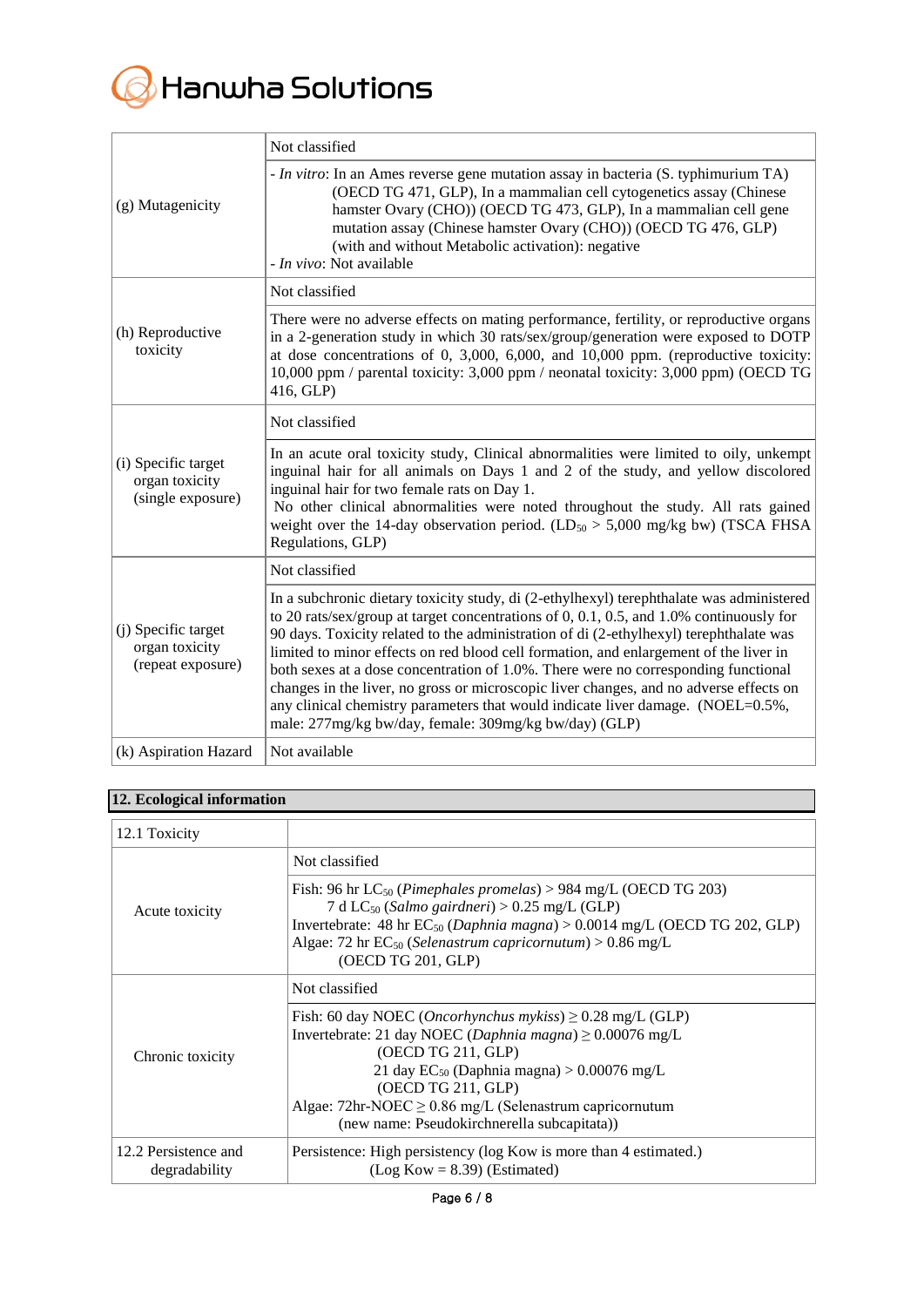

|                                      | Degradability: The atmospheric photodegradation half-life is 0.487 days<br>(5.84 daylight hours)                                                                                                                                                                                     |
|--------------------------------------|--------------------------------------------------------------------------------------------------------------------------------------------------------------------------------------------------------------------------------------------------------------------------------------|
| 12.3 Bioaccumulative<br>potential    | Bioaccumulation: Bioaccumulation is expected to be low according to the BCF <<br>$500$ (BCF = 393) (Estimated)<br>Biodegradation: As well-biodegraded, it is expected to have low accumulation<br>potential in living organisms (73.05% biodegradation was<br>observed after 28 day) |
| 12.4 Mobility in soil                | High potency of mobility to soil. (Koc = $3981072$ ) (Estimated)                                                                                                                                                                                                                     |
| 12.5 Hazardous to the<br>ozone layer | Not classified                                                                                                                                                                                                                                                                       |
| 12.6 Other adverse effects           | Not available                                                                                                                                                                                                                                                                        |

## **13. Disposal considerations**

## **13.1 Disposal method**

Waste must be disposed of in accordance with federal, state and local environmental control regulation.

#### **13.2 Disposal precaution**

Consider the required attentions in accordance with waste treatment management regulation.

#### **14.1 UN No.:** Not applicable

#### **14.2 UN Proper shipping name:** Not applicable

**14.3 Transport Hazard class:** 

ADR: Not applicable

IMDG: Not applicable

ICAO/IATA: Not applicable

RID: Not applicable

**14.4 Packing group:** Not applicable

**14.5 Environmental hazards:** Not applicable

**14.6 Transport in bulk (according to Annex II of MARPOL 73/78 and the IBC Code):** Not applicable

**14.7 Special precautions for user**

**in case of fire:** Not applicable **in case of leakage:** Not applicable

## **15. Regulatory information**

## **15.1 Safety, health and environmental regulation/legislation specific for the substance or mixture USA Regulatory Information**

**TSCA (Toxic Substances Control Act)**: Section 8(b) inventory (Present)

**Proposition 65**: Not applicable

**OSHA Regulation:** Not regulated

**CERCLA Regulation:** Not regulated

**SARA 311/312 Hazard classes**: Not regulated

- **SARA 302 Regulation:** Not regulated
- **SARA 304 Regulation:** Not regulated
- **SARA 313 Regulation:** Not regulated